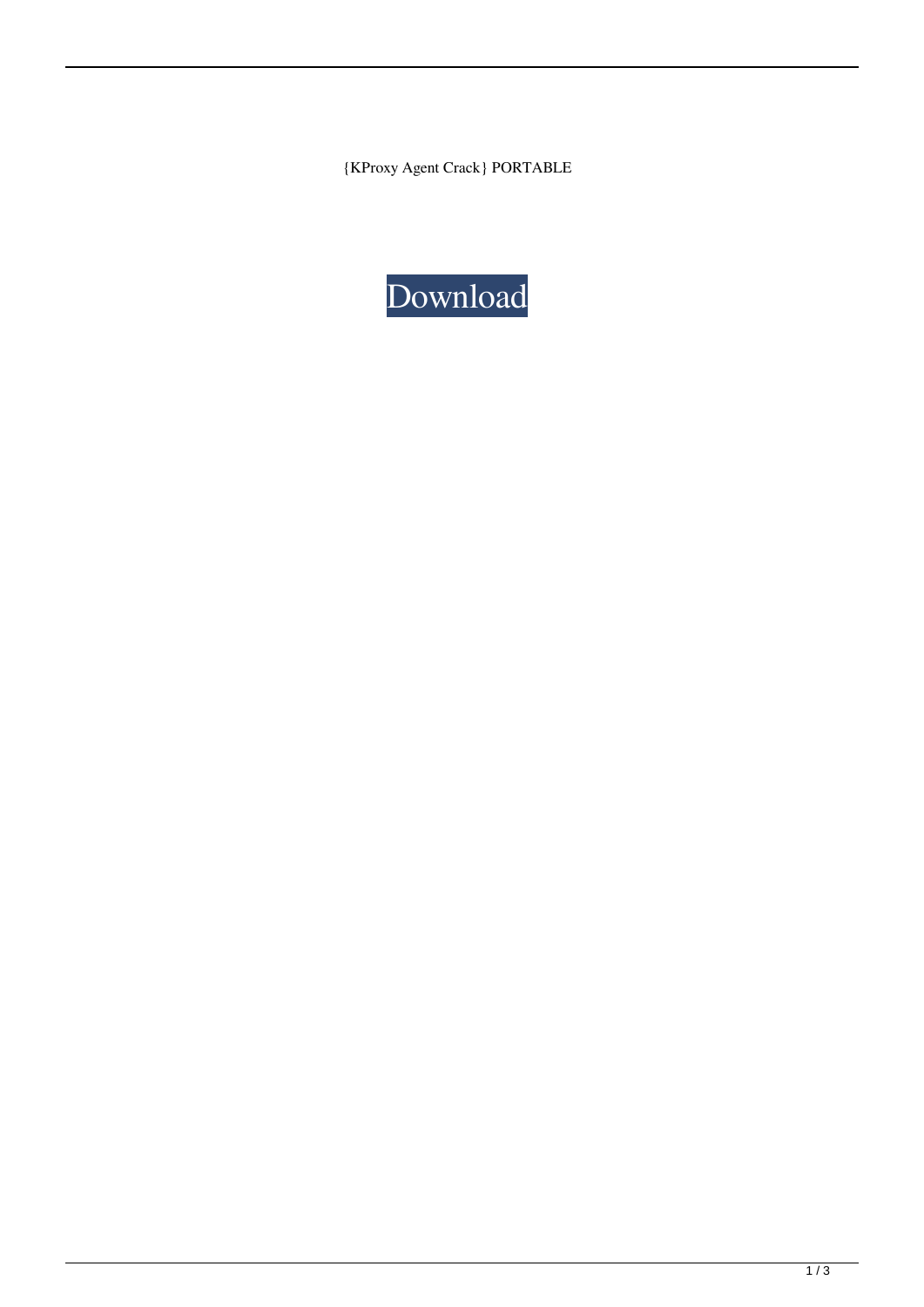KProxy Agent can be used to decrypt the flow data that is sent to Kentik for further analysis. The KProxy agent gets encrypted data from the proxy server, decrypts it, then sends it to Kentik. The proxy server should be the URL used in step . Kentik's KProxy client then decrypted the flow data received from the proxy server. How to configure proxy setup using Kentik. User needs to configure proxy settings using Kentik. If the user has not configured the proxy setup. Program details Description This module is a proxy agent that listens for and forwards requests to the proxy server. The proxy server may have different port numbers. The proxy server should have a protocol (such as HTTP or HTTPS) that can be encrypted or secured in other ways. The proxy should be either a Web server or a network device. The proxy server should not have any built-in traffic filtering or monitoring. See also Internet privacy Web proxy List of online proxy service providers Forward proxy References External links Category:Internet privacy software Category:Proxy server software Category:Internet Protocol based network software Category:Windows web servers Category:User authenticationQ: Server always the same? i have had this problem for a long time...every time i run a program i get a different server name (like domain name) but i run the exact same game/windows on both computers i run it on visual studio by clicking on "play" button (big red play icon on the left side of the screen). It runs just like i want it to, but when i want to save it in the same folder it doesnt recognize the path and always creates something like this: (part of the message): Is the destination path specified relative to the source path? or absolute? Haven't been able to find a solution for this... A: There is 2 ways: The server name is always the same but Windows ID changes, for example a game is running on a another desktop, or copy/move on another drive. The server name is dynamic, and is always the same but there is a networking/internet issue. What you have, is probably the second problem. Try to connect to the server/server IP address, and if this works, then the problem is either a networking one, or an issue with the server (most likely the last).